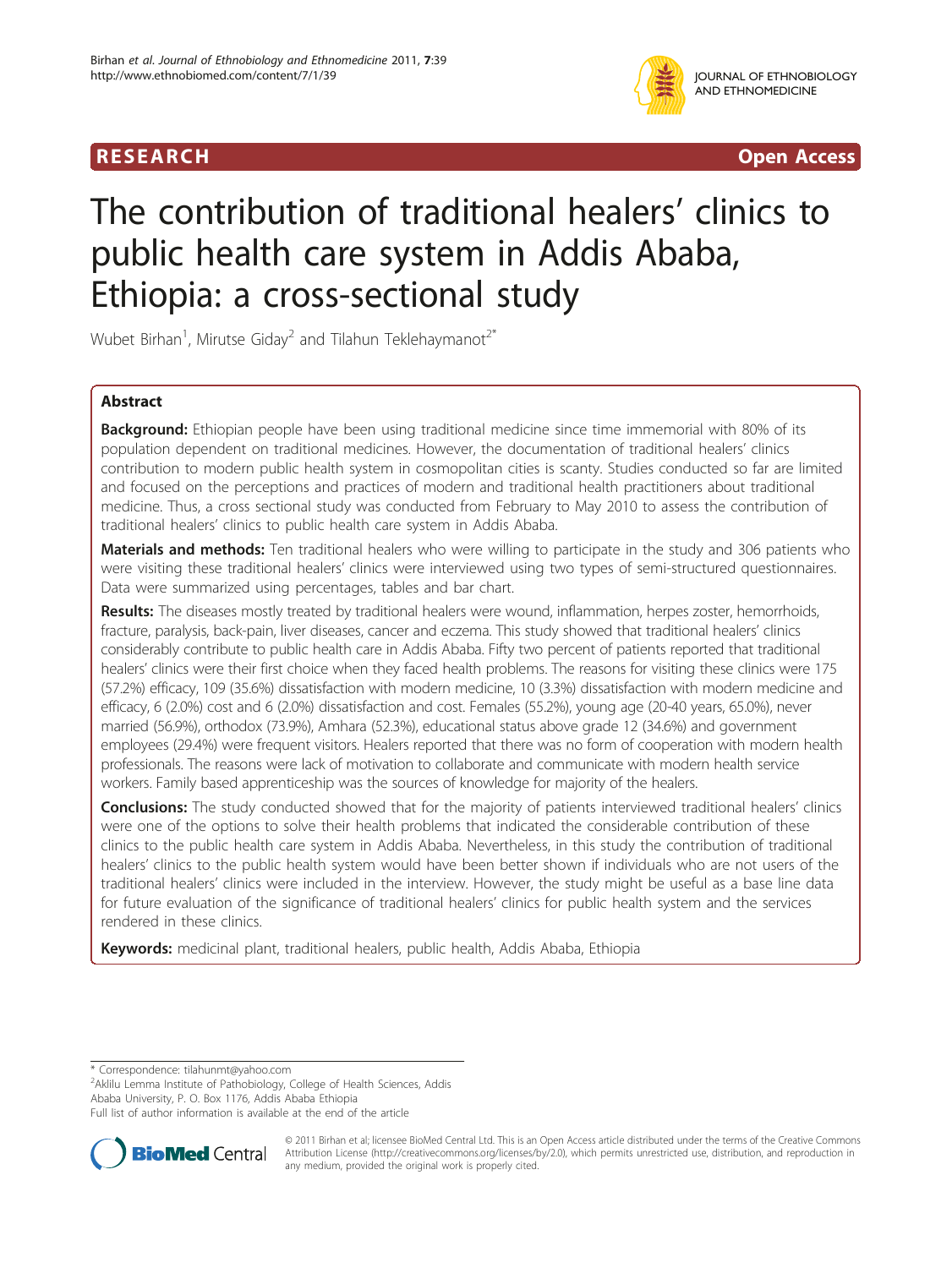# Background

Traditional medicine refers to health practices, approaches, knowledge and beliefs incorporating plant, animal and mineral-based medicines, spiritual therapies, manual techniques and exercises, applied singularly or in combination to treat, diagnose and prevent illnesses or maintain well-being [\[1](#page-6-0)]. Traditional medicine is commonly used to treat or prevent diseases including chronic illness therefore improving the quality of life. It occupies an important place in the health care systems of developing countries. It is estimated that more than 80% of health care needs in these countries are met through traditional health care practices [[2,3](#page-6-0)].

A traditional healer is defined as an educated or layperson who claims ability or a healing power to cure ailments. He could have a particular skill to treat specific types of complaints or afflictions and might have gained a reputation in her/his own community or elsewhere. Traditional healer may base his power or practice on religion, the supernatural, experience, apprenticeship or family heritage [[3-6\]](#page-6-0).

In the last decade, there has been a global increase in the use of traditional and complementary/alternative medicines in both developed and developing countries [[5](#page-6-0)]. The reasons in developing countries are cultural acceptability, perceived efficacy, affordability, accessibility and psychological comfort. The other factors are inaccessibility of modern health services in terms of geography, cost or time, shortage of well-trained modern health professionals [[3,6-10\]](#page-6-0).

Eighty percent of human and 90% of livestock in Ethiopia depend on traditional medicine for primary health care services where modern public health services are limited or note available [\[3,8](#page-6-0)-[10\]](#page-6-0). Traditional healers play an essential role in the delivery of primary health care to local people as they treat people in resource poor settings. These people have poor access to modern health services and could not afford the cost for modern health services [[3,6](#page-6-0),[9-11](#page-6-0)]. However, the contribution of traditional clinics to public health care system in Addis Ababa and other cosmopolitan cities where modern health services are found aggregated is not well documented and studies conducted so far are limited on the perceptions and practices of modern and traditional health practitioners about traditional medicine [\[6,12-16](#page-6-0)]. Therefore, the purpose of this study is to document the type of diseases treated by traditional healers, reasons for choosing traditional healers' clinics and magnitude of contribution of traditional healers to public health care system in Addis Ababa. The study might be useful as base line data for future evaluation of the significance of traditional healers' clinics for public health system and the services rendered in these clinics.

# Materials and methods

# Description of the study area

Addis Ababa is the capital city of Ethiopia with a population of 2.74 million [[17](#page-6-0)]. Its area is estimated to be 530 Km<sup>2</sup> with altitudes ranging from 2200 to 3000 m above sea level, average temperature of 22.8°C and average rainfall of 1,180.4 mm. Addis Ababa has 30 hospitals, 29 health centers, 122 health stations, 37 health posts and 382 modern private clinics [\[18\]](#page-6-0).

# Study subjects

Study subjects were 10 traditional healers who were willing to participate in the study, patients, 306, who were willing and attending traditional healers' clinics during data collection period in Addis Ababa.

# Ethnobotanical data collections

The ethnobotanical data were collected using two types of semi-structured questionnaires from February to May 2010: one for traditional healers' clinics clients and the other for traditional healers. Face to face, interviews were conducted with traditional healers and their clients, and individuals accompanying children less than five years. Information on demographic characteristics, use and types of traditional medicine, sources of healing knowledge, number of visitors per day, reasons for visiting traditional healers' clinics, and the common types of diseases treated by healers was collected. The semi-structured questionnaires were prepared in English and discussion with respondents was conducted in the local language, Amharic.

# Data analysis

Data were summarized using percentages and bar chart. Pearson's Chi-squares test was used to show presence or absence of association among different socio-demographic variables with traditional medicine use. P-value of less than 0.05 was considered as statistically significant difference. Single sample  $t$  test was conducted to determine variability within each category. SPSS version 13.0-computer software was used to analyze the data.

# Ethical clearance

The study was ethically approved by Institute Review Board of Aklilu Lemma Institute of Pathobiology, College of Health Sciences, Addis Ababa University. Prior to the initiation of the interview, the aim of the study was elaborated to the participants, verbal consents were obtained from both traditional healers, and their clients' that participated in the study.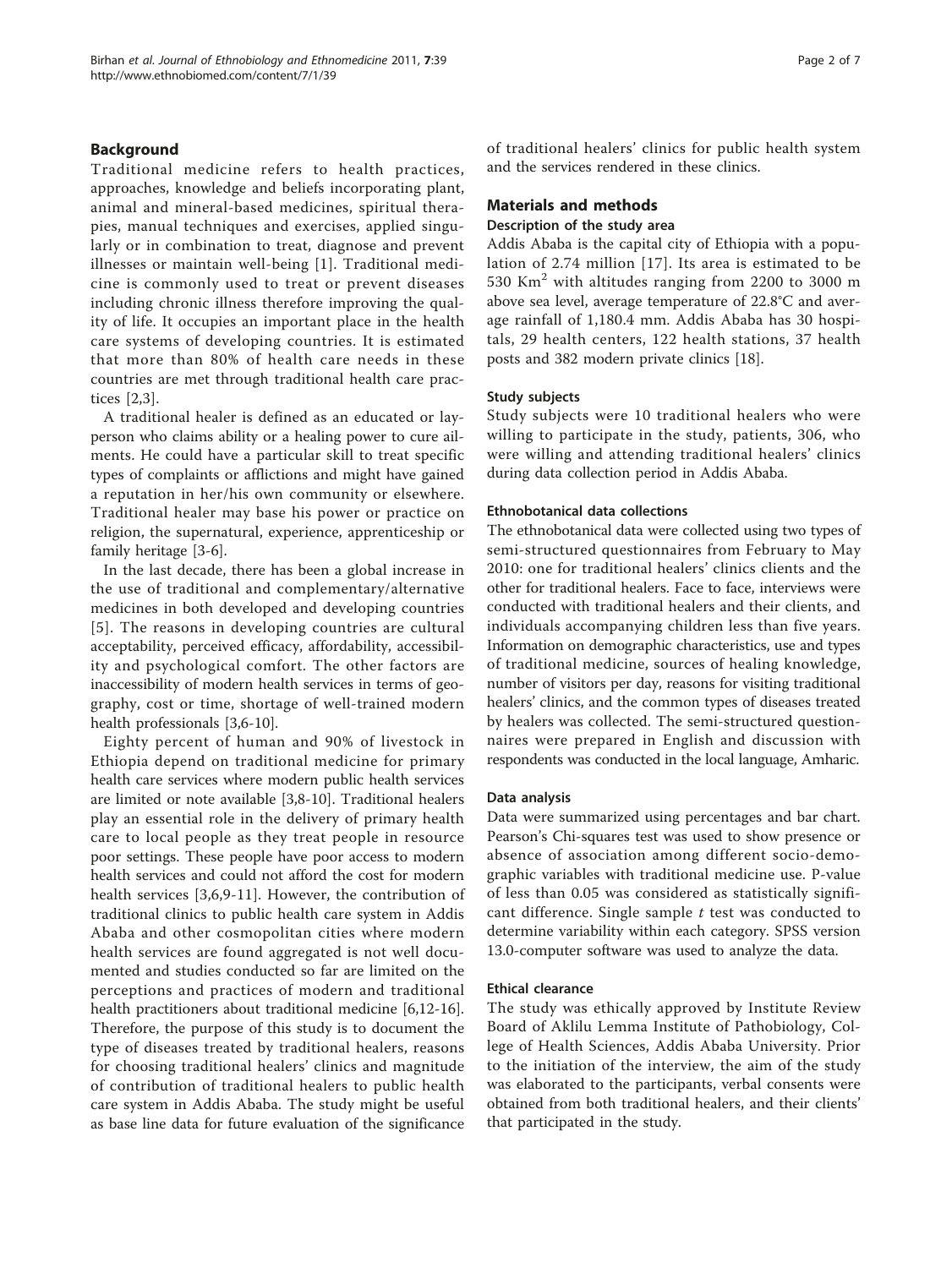# Results

# Socio-demographic characteristics of patients visiting traditional healers' clinics

Three hundred and six patients: 44.8% (137) male and 55.2% (169) female with a mean age of 28.1 years were interviewed and there was no significant difference between sexes ( $p > 0.05$ ). The participants, young (20-40) years, 65.0%), never married (56.9%), orthodox (73.9%) and Amhara (52.3%) were frequent visitors of healers' clinics (single sample  $t$  test,  $p < 0.05$ ) (Table [1](#page-3-0)). There was significant difference within each demographic category (Chi square test,  $p < 0.05$ ).

# Health seeking behavior of patients visiting traditional healers' clinics

Traditional healers' clinics were first choice for 172 (56.2%) patients for diseases like swelling, herpes zoster, wound, fracture, hemorrhoids, paralysis, back-pain, liver diseases, cancer and eczema (Figure [1](#page-4-0)). One hundred nineteen (38.9%) patients got information about traditional healers clinics from friends, 80(26.1%) from family, 61(19.9%) from previously treated individuals and 46(15.0%) form multiple sources. Most patients, 183 (59.8%) visited traditional healers' clinics escorted by their family, whereas 96(31.4%) went by themselves, and 27(8.8%) with friends. One hundred seventy and three (56.5%) patients visited healers' clinics once, 85(27.8%) two times, 34(11.1%) three times, 9(2.9%) four times and 5(1.6%) more than 4 times in their life time.

### Reasons of visiting traditional healers' clinics

Seventy-four (24.2%) patients that visited traditional healers' clinics reported that they were previously treated and cured. They were treated of diseases such as herpes zoster 35(11.4%), wound 22(7.2%), eczema 11(3.6%) and swelling six (2.0%). The reasons for visiting traditional healers' clinics by patients were 175(57.2%) efficacy, 109 (35.6%) dissatisfaction with modern medicine, 10(3.3%) dissatisfaction with modern medicine and efficacy, 6 (2.0%) cost and 6(2.0%) dissatisfaction and cost.

# Attitude of patients to traditional healers' clinics

The majority (65.4%) of the patients had positive attitude to the efficacy of traditional medicine and out of these patients, 116 (37.9%) rated the efficacy of traditional healers' service as good and 177 (57.8%) indicated side effect was low. About Fifty-nine percent of patients reported that they were satisfied with traditional healers' clinics services (single sample  $t$  test,  $p < 0.05$ ) (Table [2\)](#page-4-0).

### Socio demographic characteristics of traditional healers

The interviewed healers were males with a mean age of 51 years, and had religious education. They started traditional healing practice at their young age (20-40 years) and were generalists that were treating different types of diseases. The majority (70%) of healers were Orthodox Christians. Their sources of knowledge (50%) were apprenticeships to parents (Table [3](#page-5-0)).

### Knowledge and Practice of healers in Addis Ababa

The majority (70.0%) of healers identified diseases and causes of illness by history-taking and physical diagnosis. During history taking, patient or person accompanying the patient was interviewed about the sign and symptoms of disease, the duration of the disease, age of the patient and history of similar disease in the family. In examination, they observed signs of diseases such as face color, abdomen size and discomfort, wound size and site, and urine color. On the other hand, a minority (30.0%) of the healers were using combination of history-taking, physical diagnosis and divination in identifying diseases and determining the type of medication.

# Source of medicine, preparation, prescription and fee

The sources of medicine for the majority of interviewed traditional healers were plants, animals and minerals while for two healers were plants and animals, and for one healer were only plants. Two of the healers had home-gardens for cultivation and as source for some medicinal plants. All healers used both dry and fresh plants parts for preparation of remedies. Crushing, powdering and pounding were indicated by six of the healers as the methods of preparations of herbal drugs, while four of the healers only used squeezing. All healers stored medicinal plants in the form of powder or dried and cut into pieces within a closed container. The time of storage varied among the healers and depended on the type of traditional medicine. The doses of the medicine were measured using cup, spoon, glass, pinch, and lid of the container; it was determined by age of the patient, physical status of the patient, severity of the disease and the experience of individual healer.

All healers had offices for their healing practice but none of them admitted and treated inpatients. Seven (70%) healers responded that they had additional persons working with them as assistant healers, their number ranged from 1 to 5. Healers received payment for their services that included registration fee and cost of medicine. The registration fee ranged from 2.00 birr to 20.00 birr (1 ETB = 0.04 EURO, 0.06 USD) though none of the traditional healers' have formal registration system for their patients. The cost of medicine was paid immediately after getting the treatment and showed variation from healer to healer as well on type of disease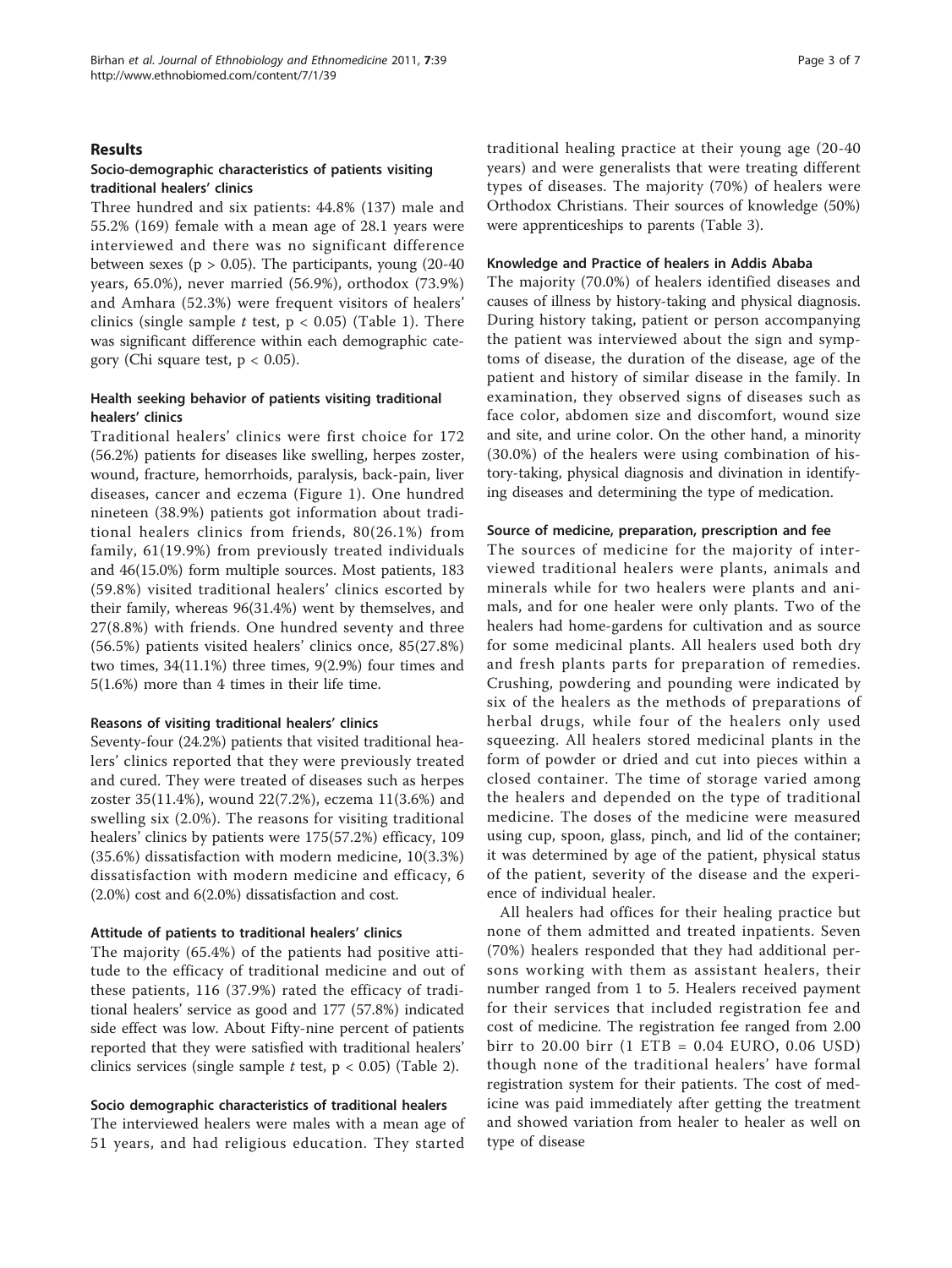| Variables                 | Number (%) | <b>One-Sample Test</b> |                | 95% Confidence Interval of the Difference |            |         |
|---------------------------|------------|------------------------|----------------|-------------------------------------------|------------|---------|
|                           |            | t                      | d.f.           | Sig. (2-tailed)                           | Lower      | Upper   |
| Age in years              |            | 1.699                  | 5              | 0.150                                     | $-26.175$  | 128.175 |
| $0 - 4$                   | 16(5.2)    |                        |                |                                           |            |         |
| $5 - 9$                   | 18(5.9)    |                        |                |                                           |            |         |
| $10 - 19$                 | 26(8.5)    |                        |                |                                           |            |         |
| $20 - 40$                 | 199(65.0)  |                        |                |                                           |            |         |
| $41 - 65$                 | 42(13.7)   |                        |                |                                           |            |         |
| > 65                      | 5(1.6)     |                        |                |                                           |            |         |
| <b>Marital status</b>     |            | 1.993                  | $\overline{2}$ | 0.184                                     | $-118.193$ | 322.193 |
| Never married             | 174(56.9)  |                        |                |                                           |            |         |
| Married                   | 129(42.2)  |                        |                |                                           |            |         |
| Divorced                  | 3(1.0)     |                        |                |                                           |            |         |
| Religion                  |            | 1.638                  | $\overline{2}$ | 0.243                                     | $-165.919$ | 369.919 |
| Orthodox                  | 226(73.9)  |                        |                |                                           |            |         |
| Muslim                    | 50(16.3)   |                        |                |                                           |            |         |
| Protestant                | 30(9.8)    |                        |                |                                           |            |         |
| Ethnicity                 |            | 1.926                  | $\overline{7}$ | 0.095                                     | $-8.709$   | 85.209  |
| Oromo                     | 87(28.4)   |                        |                |                                           |            |         |
| Amhara                    | 160(52.3)  |                        |                |                                           |            |         |
| Tigray                    | 12(3.9)    |                        |                |                                           |            |         |
| Wolayita                  | 8(2.6)     |                        |                |                                           |            |         |
| Guragie                   | 13(4.2)    |                        |                |                                           |            |         |
| Silte                     | 12(3.9)    |                        |                |                                           |            |         |
| Hdya                      | 6(2.0)     |                        |                |                                           |            |         |
| Others                    | 8(2.6)     |                        |                |                                           |            |         |
| <b>Educational status</b> |            | 3.660                  | $\overline{4}$ | 0.022                                     | 14.828     | 107.972 |
| Illiterate                | 30(9.8)    |                        |                |                                           |            |         |
| Adult education           | 18(5.9)    |                        |                |                                           |            |         |
| 1-6 grade                 | 64(20.9)   |                        |                |                                           |            |         |
| 7-12 grade                | 89(29.1)   |                        |                |                                           |            |         |
| $> 12$ grade              | 106(34.6)  |                        |                |                                           |            |         |
| Occupation                |            | 5.023                  | $\overline{7}$ | 0.002                                     | 20.243     | 56.257  |
| <b>Business</b>           | 38(12.4)   |                        |                |                                           |            |         |
| Daily laborer             | 31(10.1)   |                        |                |                                           |            |         |
| Farmer                    | 11(3.6)    |                        |                |                                           |            |         |
| Government employee       | 78(25.5)   |                        |                |                                           |            |         |
| House wife                | 31(10.1)   |                        |                |                                           |            |         |
| Jobless                   | 16(5.2)    |                        |                |                                           |            |         |
| Private institution       | 47(15.4)   |                        |                |                                           |            |         |
| Student                   | 54(17.6)   |                        |                |                                           |            |         |
| House hold income         |            | 8.386                  | 3              | 0.004                                     | 41.574     | 92.426  |
| $< 500$                   | 65(21.2)   |                        |                |                                           |            |         |
| 500-850                   | 59(19.3)   |                        |                |                                           |            |         |
| 851-1500                  | 90(29.4)   |                        |                |                                           |            |         |
| >1500                     | 54(17.6)   |                        |                |                                           |            |         |

# <span id="page-3-0"></span>Table 1 Socio-demographic variables of patients visited traditional healers' clinics in Addis Ababa, 2010

# Referral, collaboration and feed back

One of the healers responded that he had referred patients to modern health institution and to 'spiritual wholly water' treatment when the illness of the patient was beyond his professional capacity and skill. All

interviewed healers did not get help from modern health professionals and did not initiate cooperation with modern health professionals. The reasons mentioned were lack of motivation to collaborate and communicate with modern health service workers and vice versa. The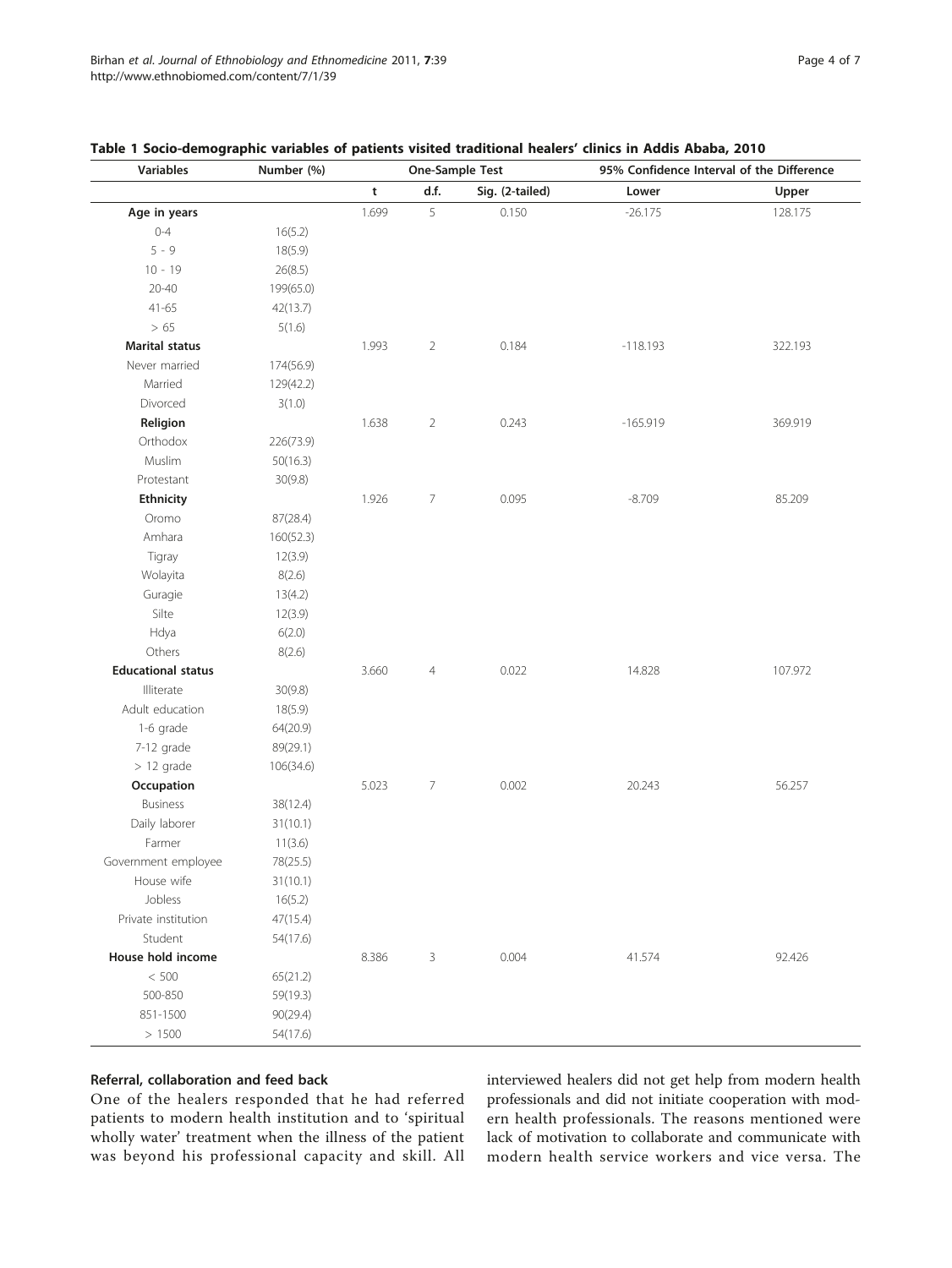<span id="page-4-0"></span>

majority (60.0%) of the healers got feedback from their customers on areas such as the strength of their service, efficacy, fees of treatment and medicine.

# **Discussion**

The number of individuals found in the traditional healers' clinics during data collection period and who responded those traditional healers' clinics as their first choices could indicate the contribution of traditional healers' clinics to the public health system. The number of repeated visits of these clinics by patients and number of individuals that gave information to the patients about traditional healers' clinics that might have previously visited traditional healers' clinics also demonstrated the significance of the traditional healers' clinics for the public health system in Addis Ababa. These showed that a considerable number of the population was treated by the traditional healers' clinics and hence, the contribution of these clinics to public health systems in Addis Ababa.

The majority of patients in this study preferred traditional health care clinics than modern health facilities. Females, individuals with middle-income level and those with education visited traditional healers' clinics more frequently than the rest of informants. This is in agreement with the study done in Trinidad [\[19](#page-6-0)]. However, it is different from the studies conducted in California [[20\]](#page-6-0), Israel [[21](#page-6-0)] and Colombia University [[22](#page-6-0)] where females, those with higher education and high-income level had statistically significant association with traditional medicine use. In most studies, low income has been mentioned as the reason to visit traditional healers' clinics [[9-11\]](#page-6-0) whereas in this study it was not found as a determinant in visiting traditional healers' clinics since other categories were equally important, which was indicated by single sample  $t$  test distribution (Table 2).

Reasons indicated by patients that participated in the present study for using traditional medicine as their first choice when they were ill is similar to the study done in Trinidad [\[19\]](#page-6-0) where efficacy of traditional medicine was the reason for choosing herbal medicine as the first line of health care option. This high efficacy perception may be because traditional medicine was embedded in the belief and culture of the society [[9](#page-6-0)-[11\]](#page-6-0). On the other hand, the study conducted in Addis Ababa to determine the epidemiology of herbal drug use [[13](#page-6-0)] showed that

| Table 2 Attitude of patients visited traditional healers' clinics towards traditional healers' clinics in Addis Ababa, 2010 |  |  |  |
|-----------------------------------------------------------------------------------------------------------------------------|--|--|--|
|                                                                                                                             |  |  |  |

| <b>Variables</b>                     | Number (%) | One-Sample Test |      |                 | 95% Confidence Interval of the Difference |        |
|--------------------------------------|------------|-----------------|------|-----------------|-------------------------------------------|--------|
|                                      |            | t               | d.f. | Sig. (2-tailed) | Lower                                     | Upper  |
| Efficacy of traditional medicine(TM) |            | 4.31            | 3.00 | 0.02            | 20.02                                     | 132.98 |
| Very good                            | 84(27.5)   |                 |      |                 |                                           |        |
| Good                                 | 116(37.9)  |                 |      |                 |                                           |        |
| Fair                                 | 30(9.8)    |                 |      |                 |                                           |        |
| Difficult to decided                 | 76(24.8)   |                 |      |                 |                                           |        |
| Side effect of TM                    |            | 1.30            | 2.00 | 0.32            | $-161.72$                                 | 301.06 |
| No                                   | 177(57.8)  |                 |      |                 |                                           |        |
| Dose                                 | 22(7.2)    |                 |      |                 |                                           |        |
| It is not known                      | 107(35.0)  |                 |      |                 |                                           |        |
| Advise to visit TM                   |            | 2.77            | 2.00 | 0.11            | $-56.58$                                  | 260.58 |
| Yes                                  | 172(56.2)  |                 |      |                 |                                           |        |
| No                                   | 47(15.4)   |                 |      |                 |                                           |        |
| Difficult to decide                  | 87(28.4)   |                 |      |                 |                                           |        |
| Satisfaction                         |            | 2.48            | 2.00 | 0.13            | $-75.21$                                  | 279.21 |
| Yes                                  | 182(59.5)  |                 |      |                 |                                           |        |
| No                                   | 45(14.7)   |                 |      |                 |                                           |        |
| Difficult to decide                  | 79(25.8)   |                 |      |                 |                                           |        |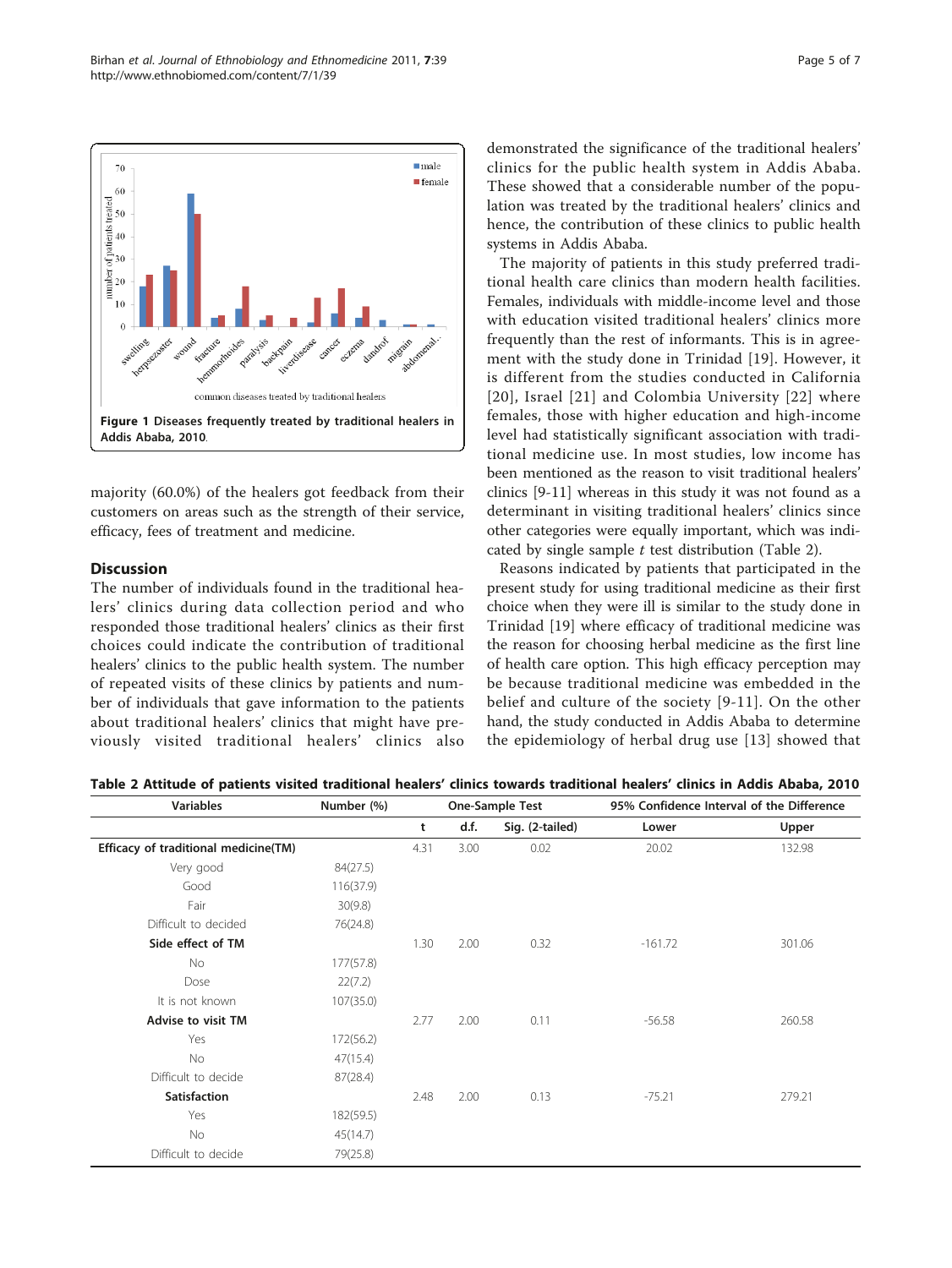<span id="page-5-0"></span>Table 3 Socio demographic data on traditional healers in Addis Ababa, 2010

| Socio demographic data                      | Number (%) |  |  |
|---------------------------------------------|------------|--|--|
| Age in years                                |            |  |  |
| $20 - 40$                                   | 3(30.0)    |  |  |
| $41 - 65$                                   | 6(40.0)    |  |  |
| >65                                         | 1(10.0)    |  |  |
| <b>Marital status</b>                       |            |  |  |
| Single                                      | 5(50)      |  |  |
| Married                                     | 5(50)      |  |  |
| <b>Educational status</b>                   |            |  |  |
| Religious education                         | 4(40.0)    |  |  |
| Religious education and grade 1-6           | 3(30.0)    |  |  |
| Religious education and grade 7-12          | 3(30.0)    |  |  |
| Types of practice conducted                 |            |  |  |
| Herbalist                                   | 3(30.0)    |  |  |
| Herbalist and bonesetter                    | 7(70.0)    |  |  |
| Source of traditional healing practice      |            |  |  |
| Apprentice hood to parents                  | 5(50.0)    |  |  |
| Family, apprentice hood with other person   | 4(40.0)    |  |  |
| God gift, apprentice hood with other person | 1(10.0)    |  |  |
| Job other than TM                           |            |  |  |
| Yes                                         | 6(60.0)    |  |  |
| No                                          | 4(40.0)    |  |  |
| Do you had work before TM                   |            |  |  |
| Yes                                         | 7(70.0)    |  |  |
| No                                          | 3(30.0)    |  |  |

the main reasons given for choosing herbal medicine as the first line medication option were dissatisfaction with the services of modern health institutions due to their time-consuming practice, cost and perceived efficacy. Study conducted in Nigeria [[23\]](#page-6-0) also agrees with the present study that high efficacy of traditional medicine and dissatisfaction with modern medicine were the reasons to visit traditional healers' clinics.

The study conducted in the United States [[24](#page-6-0)] to investigate possible predictors of alternative health care use indicated that those with higher education and poorer health status were associated with alternative medicine use. This is not in agreement with the current study, however level of education had a contribution in visiting traditional healers' clinics.

A majority of patients, in this study, visiting traditional healers' clinics were associated with dermatological cases. Study conducted in Pakistan [\[25\]](#page-6-0) showed that 43% of the patients preferred traditional healers for skin disorder treatment indicating that the effectiveness of the remedies given by traditional healers against dermatological diseases.

The finding of this study that majority of patients were satisfied after being treated by traditional healers is corroborated by the study conducted in Zambia [[26](#page-6-0)] and Tanzania [\[27](#page-6-0)]. The study conducted in Nigeria [[23](#page-6-0)]

indicated that 33.4% of the respondents reported that herbal medicines had no adverse effects though lower than the current study. The difference could be due to the variation in the dosage and the type of herbs used.

The source of the healers' knowledge in this study is similar to the study conducted in Tanzania [\[27\]](#page-6-0) where for 41.9% of the healers were their families. On the other hand most healers in Tanzania kept patient records containing demographic, diagnosis and treatment data whereas in the current study none of the healers kept patient records. The healers in the current study followed traditional treatment systems. Healers in Tanzania [[27\]](#page-6-0) agree in diagnosis of patients with this study though they also use laboratory test results made in the hospital in addition to history taking, physical diagnosis, and divination to identify diseases.

In the current study, only one healer referred his patients to modern medicine but the study done in Tanzania (27) showed that almost all healers referred their patients to hospitals when they failed with their own treatment. This difference may be because absence of collaboration and lack of training of traditional healers in Addis Ababa.

# Conclusion

The study conducted showed that for the majority of patients interviewed traditional healers' clinics were one of the options to solve their health problems, which indicated the considerable contribution of these clinics to the public health care system in Addis Ababa. The main reasons for choosing traditional healers' clinics were efficacy, safety of the traditional medicines and affordability of the services provided by the healers' clinics. Nevertheless, in this study the contribution of traditional healers' clinics to the public health system would have been better shown if individuals who are not customers of the healers' clinics were included in the interview. However, the study might be useful as a base line data for future evaluation of the significance of traditional healers' clinics for public health system and the services rendered in the healers' clinics.

#### Acknowledgements

We are very much grateful to traditional healers and their clients, who willing fully participated in the study, without whose assistance this study would have been impossible. We thank Addis Ababa University for financial support to conduct the study.

#### Author details

<sup>1</sup>College of Medicine and Health Sciences, University of Gondar P. O. BOX 196, Gondar, Ethiopia. <sup>2</sup> Aklilu Lemma Institute of Pathobiology, College of Health Sciences, Addis Ababa University, P. O. Box 1176, Addis Ababa Ethiopia.

#### Authors' contributions

The authors have made substantive intellectual contributions to this study in data collection, identification of plants, preparation of the manuscript and all authors have read and approved the final manuscript.